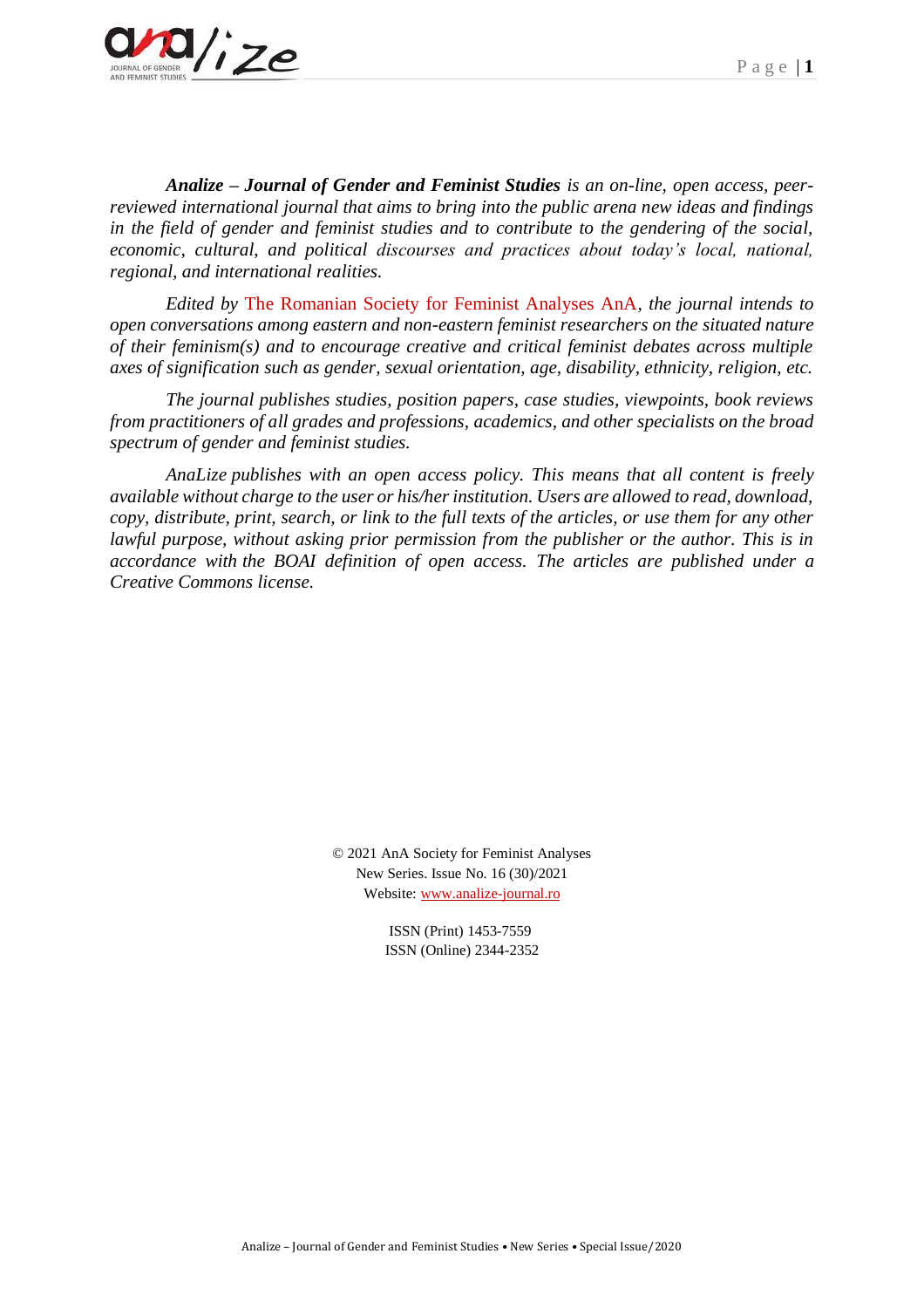

# *EDITORIAL BOARD*

**Editors:**

Laura Grünberg *University of Bucharest, Romania.*

Diana Elena Neaga *Nicolae Titulescu University, Romania.*

Valentin Nicolescu *NUPSPA, Romania.*

**Editorial Secretariat:** Stefania Chihaia

**Linguistic revision:** Alina Petra Marinescu Stefania Chihaia

**Issue coordinator:**  Elina Druker

**Editorial Address:** 24 Bd. Ferdinand, ap. 11, 021391 District 2, Bucharest, Romania [contact@analize-journal.ro](mailto:contact@analize-journal.ro)

**Scientific Committee:**

Adriana Baban *Babeș-Bolyai University, Romania.* Ionela Bălută *University of Bucharest, Romania.*

Maria Bucur *Indiana University, USA.*

Krasimira Daskalova *University of Sofia, Bulgaria.*

Jasmina Lukić *CEU, Hungary.*

Mihaela Miroiu *NUPSPA, Romania.*

Liliana Popescu *NUPSPA, Romania.*

Iztok Šori *Peace Institute, Slovenia.*

Mieke Verloo *University of Nijmegen, Netherlands.*

Enikő Vincze *Babeș-Bolyai University, Romania.*

**Cover image:** Courtesy of artist Linda Bondenstam

**Cover design:** Gabriela Mateescu